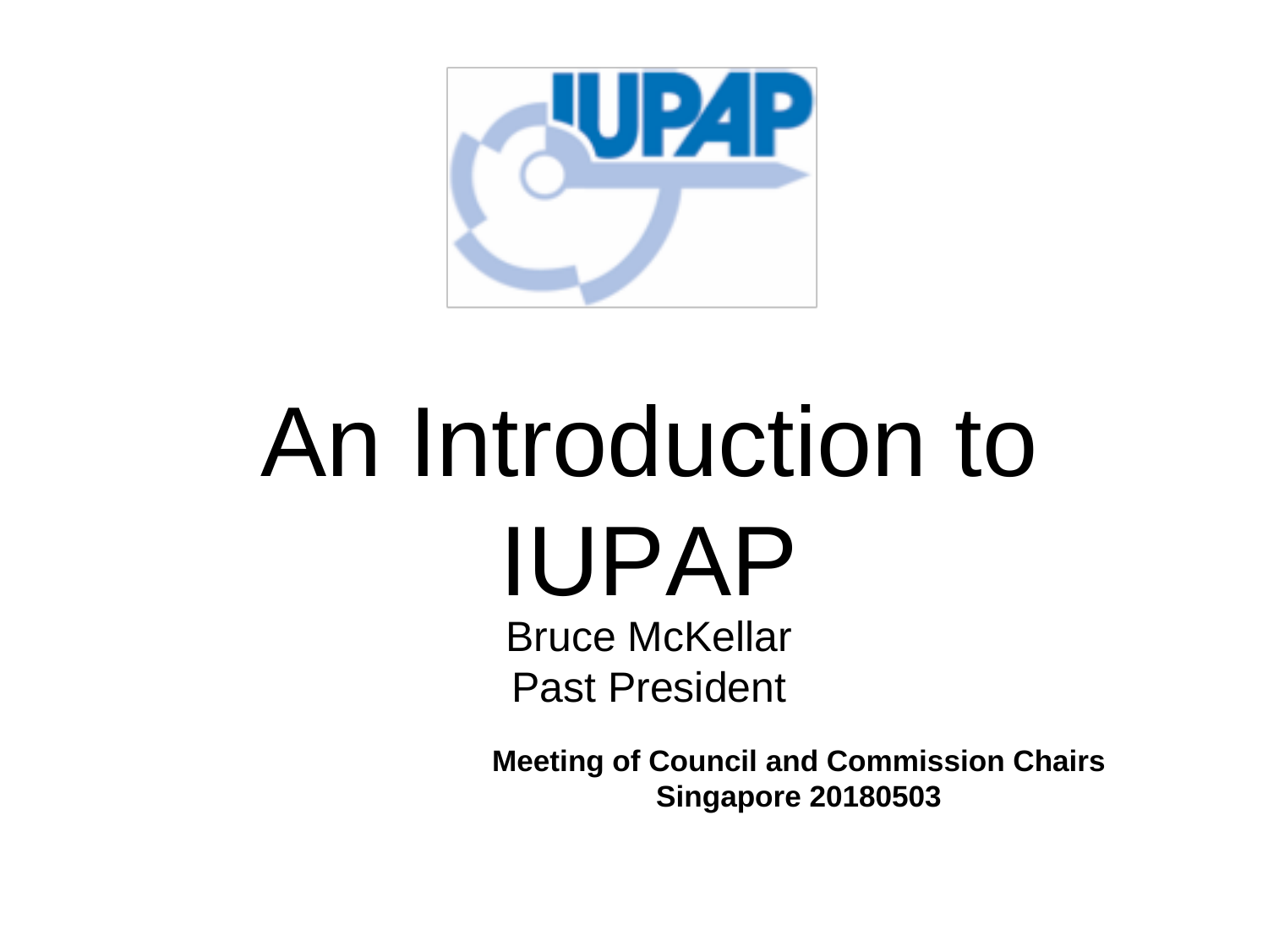

# Brief History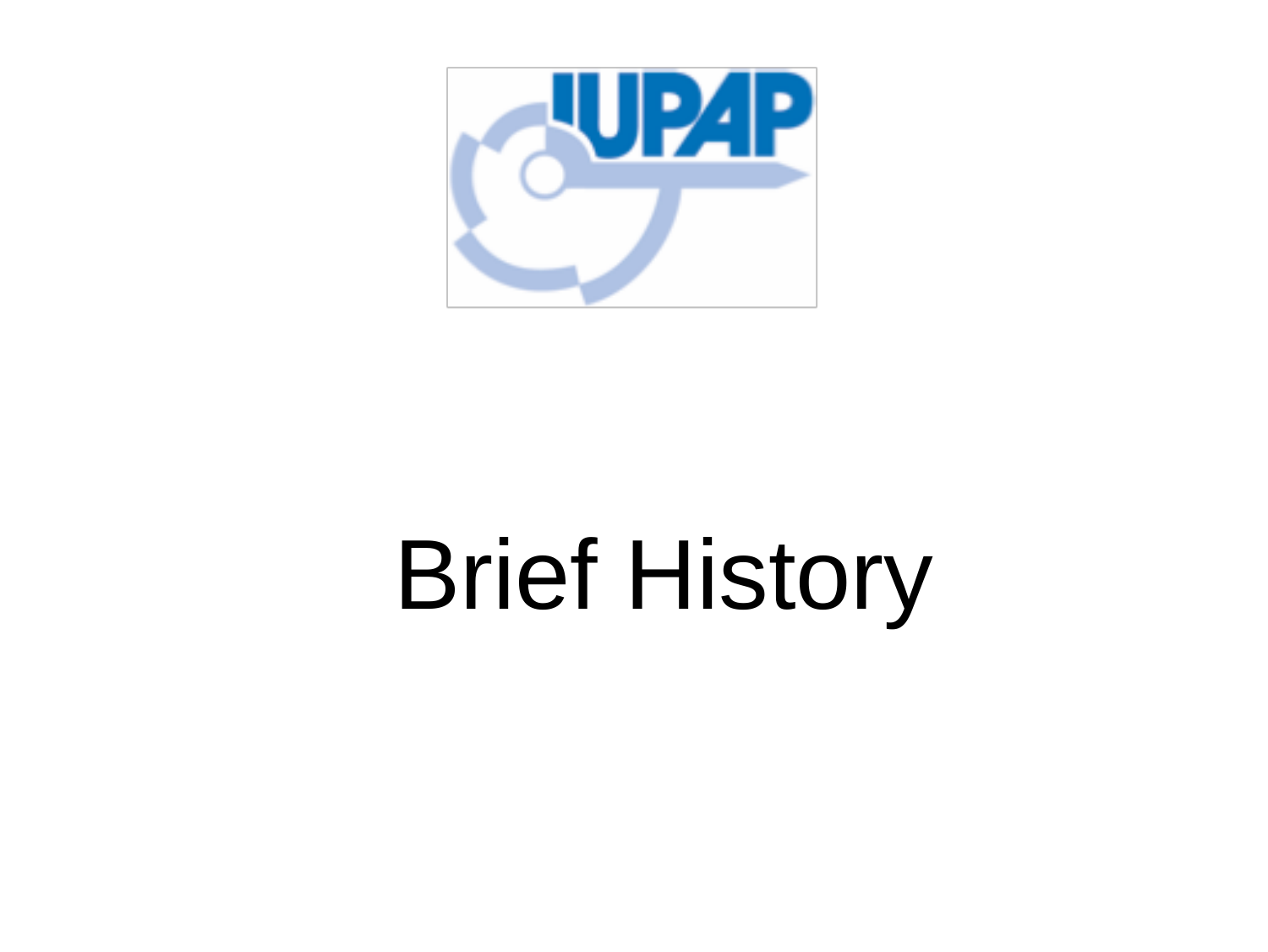# 1922

#### The beginnings...

In 1919 was formed the International Research Council "largely through the representatives of the National Academy of Sciences, Washington, and of the Royal Society, London, to co-ordinate international efforts in the different branches of sciences, under whose aegis international associations or unions in different branches of science could be formed".

In accordance with this principle, the 1922 General Assembly of the IRC convened at Brussels and a number of physicists present decided that the formation of a Physics Union was imperative.

Thirteen countries immediately announced their adherence to the new Union.

An "Executive" or steering committee of ten distinguished physicists undertook to prepare rules, regulations and activities of the organization.

The I.U.P.A.P. was launched.



#### From **The history of our first 70 years** see the IUPAP website

http://iupap.org/about-us/the-history-of-iupap-1922-1992/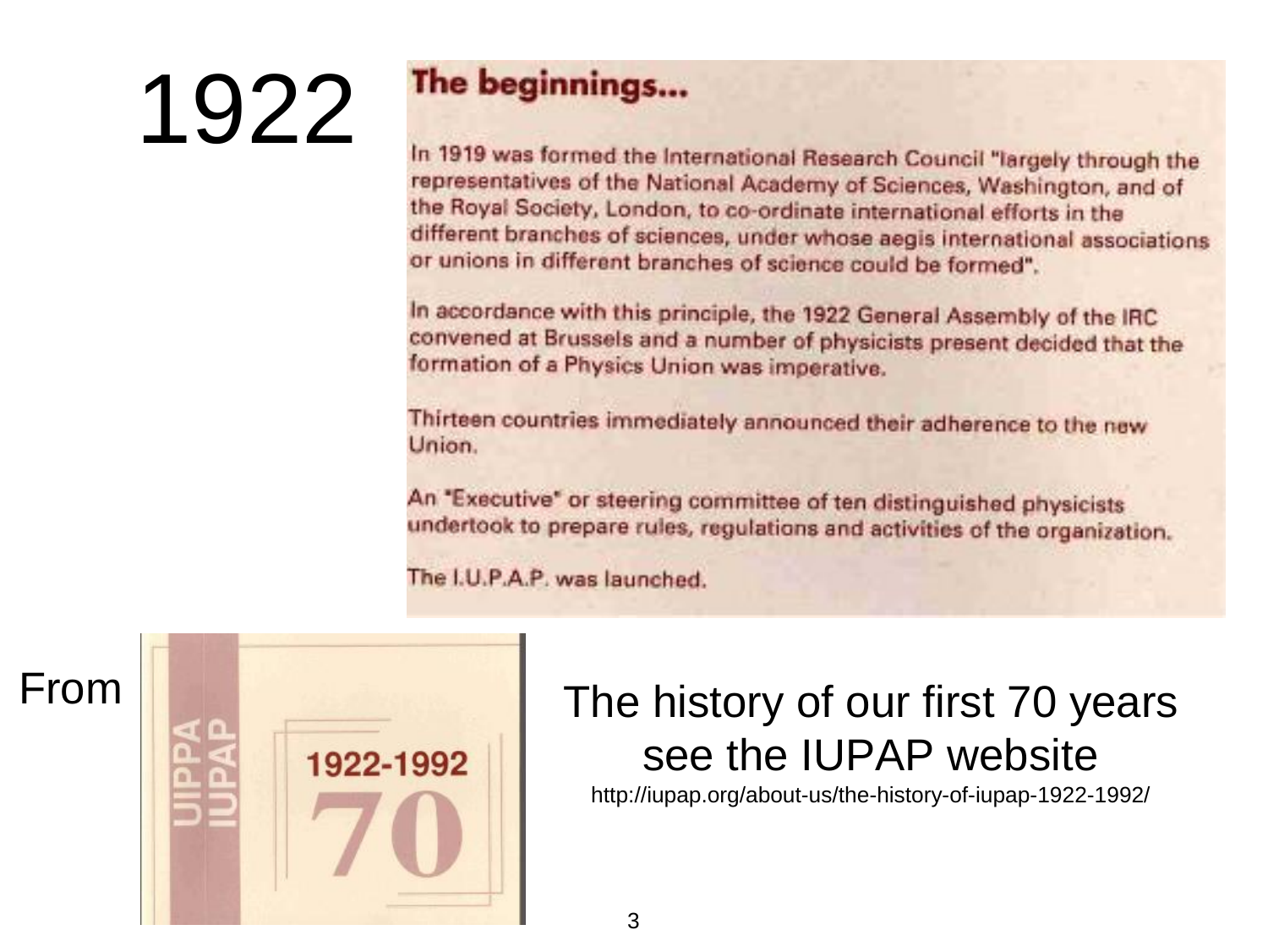### 1922

#### **The Thirteen**

- 1. Belgium
- 2. Canada
- 3. Denmark
- 4. France
- 5. Holland
- 6. Japan
- 7. Norway
- 8. Poland
- 9. Spain
- 10. Switzerland
- 11. United Kingdom
- 12. United States of America
- 13. Union of South Africa

#### **The Ten**

- W. Bragg, president
- M. Brillouin
- O.M. Corbino
	- M. Knudsen
	- M. Leblanc
- R.A. Millikan
	- H. Nagaoka
	- E. Van Aubel, vice-présidents
	- H. Abraham, secretary



William Bragg First IUPAP President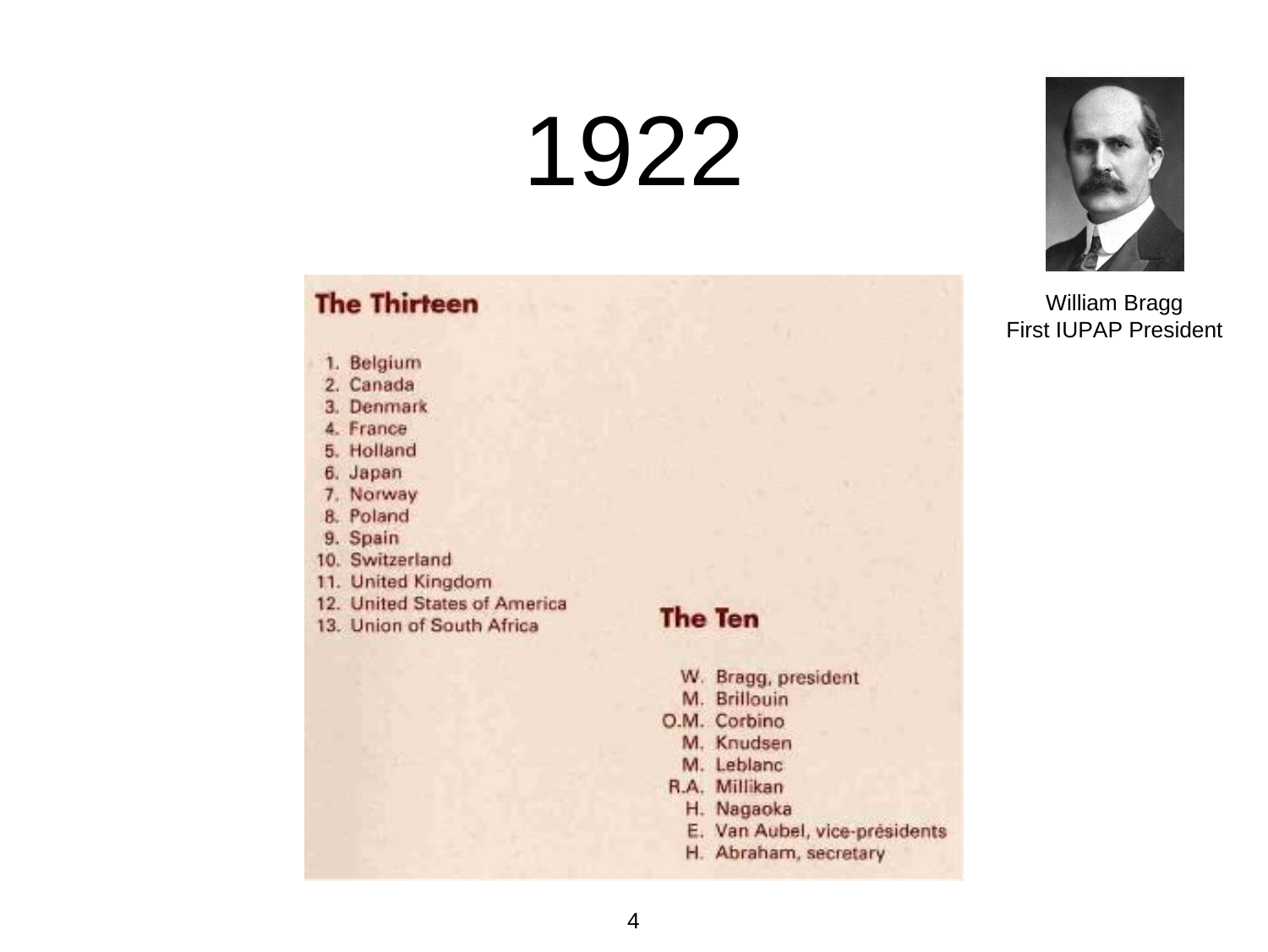#### 1923 First General Assembly in Paris

- Marie Curie was deeply concerned by the explosion in the number of papers published, and insisted that abstracts be provided and widely distributed.
- Three more members joined (Italy, Sweden, Czechoslovakia)
- Members agreed to contribute to the reconstruction of physics libraries destroyed in the Tokyo earthquake
- The fees were set at 200 French Francs, with is equivalent to about 200 EUR now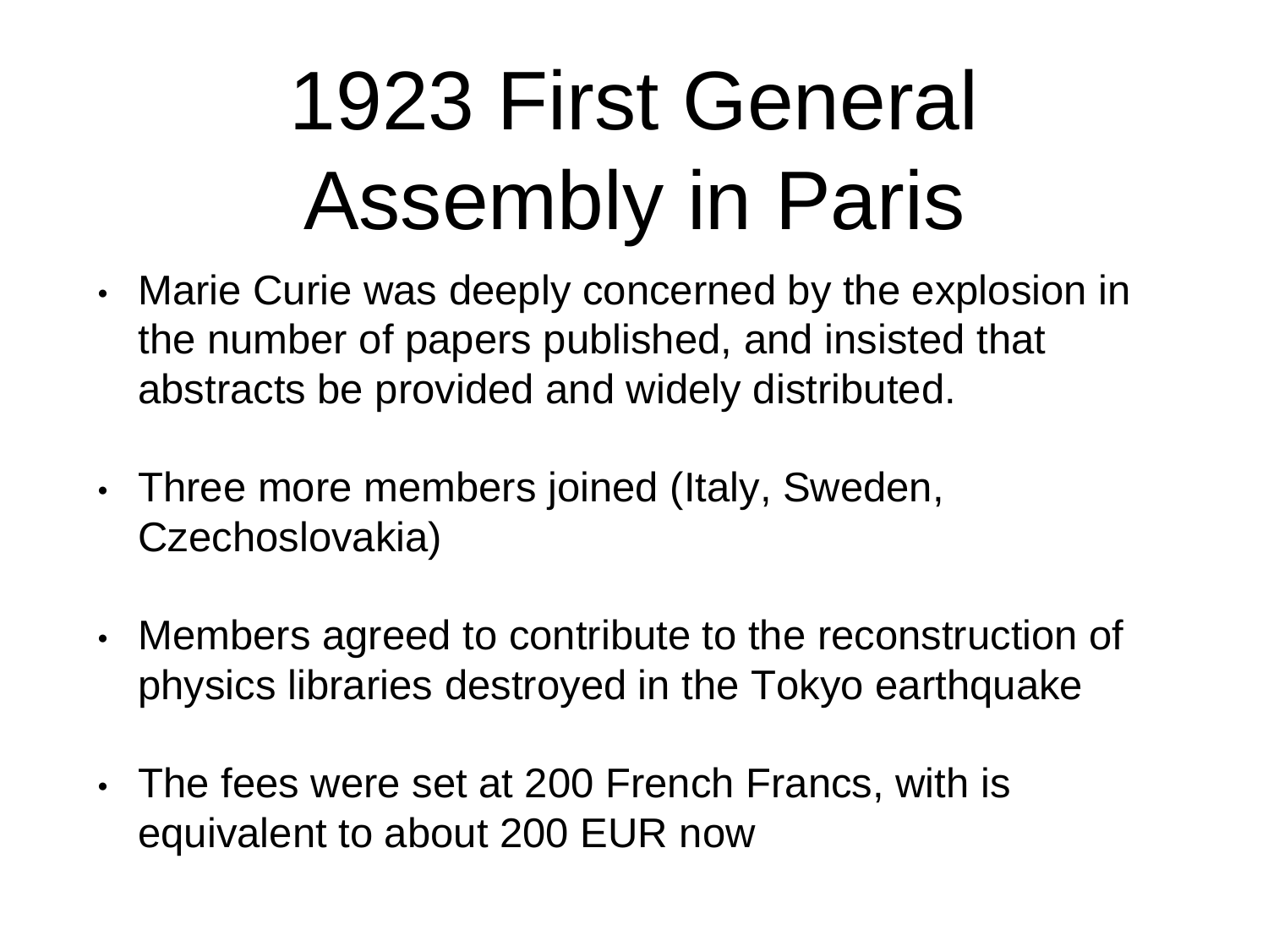### 1925

- Mexico and Australia joined. There were just 5 physicists in Australia who were qualified to be members of the UK Institute of Physics
- The General Assembly lasts 1 hour, following which papers were read by Lorentz on the Michelson Experiment and by Nagaoka on the transmutation of mercury to gold.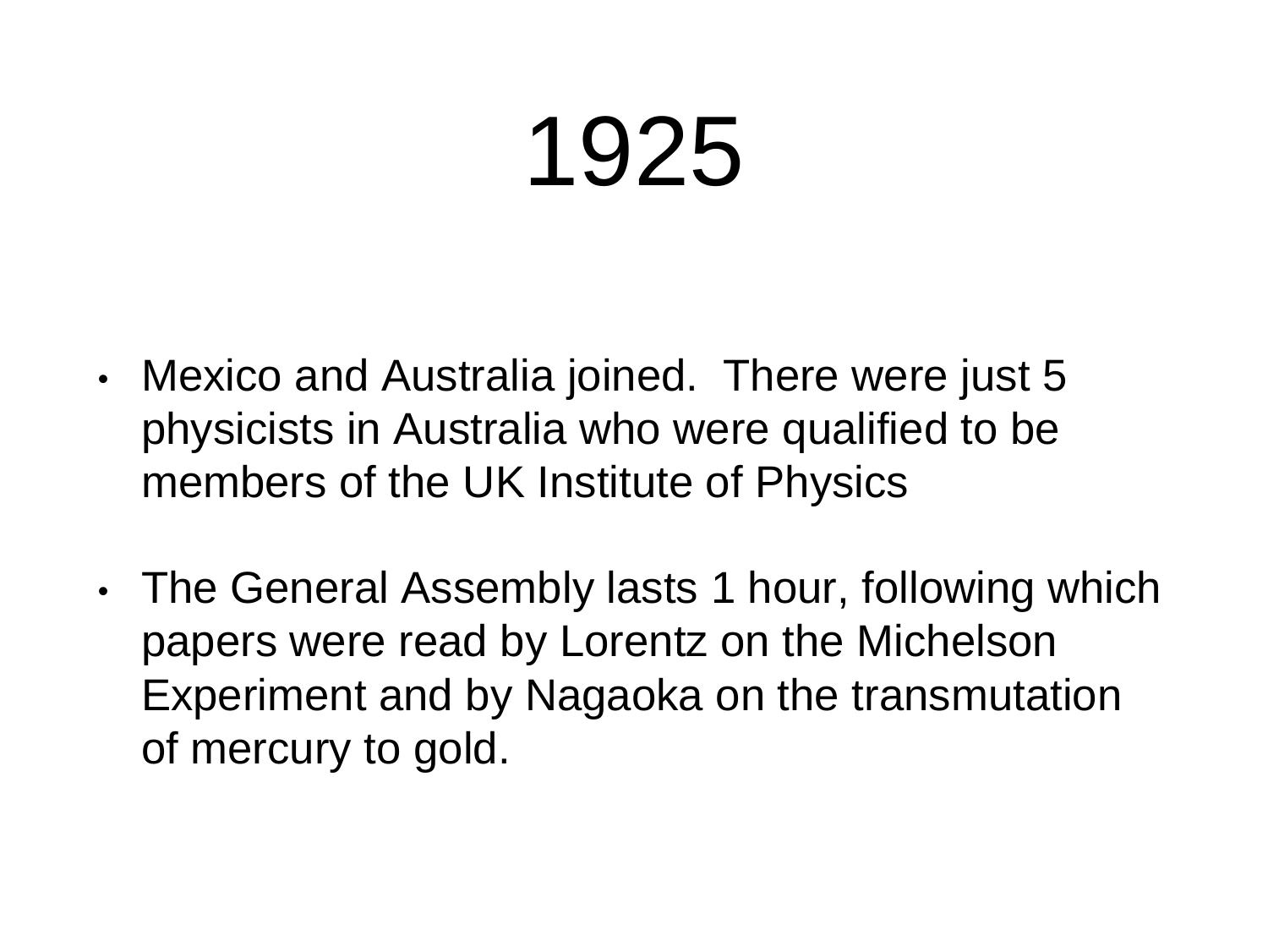#### Evolution of IUPAP

#### IUPAP 2000 is recognisable as the precursor of IUPAP 2017

Burt Richter, IUPAP President, 2000



• The mission of IUPAP is to assist in the worldwide development of physics, to foster international cooperation in physics, and to help in the application of physics toward solving problems of concern to humanity.

• IUPAP carries out this mission by sponsoring international meetings; fostering communications and publications; encouraging research and education; fostering the free circulation of scientists; promoting international agreements on symbols, units and standards; and cooperating with other organizations on interdisciplinary problems.

- 47 **55** countries are members.
- There are 20 **18** subdisciplinary commissions.
- Three **Four** affiliated organizations.
- There are links to other international science organizations.

• Our budget is approximately \$300,000 **600,000**/year of which about 60**40**% goes to sponsor international conferences ("seed" money). The IUPAP sponsors most of the leading international conferences in physics.

• Five **FOURTEEN** special committees and working groups exist for important international issues. These are established for an initial period of three to five years, then evaluated, and either continued or disbanded. **six**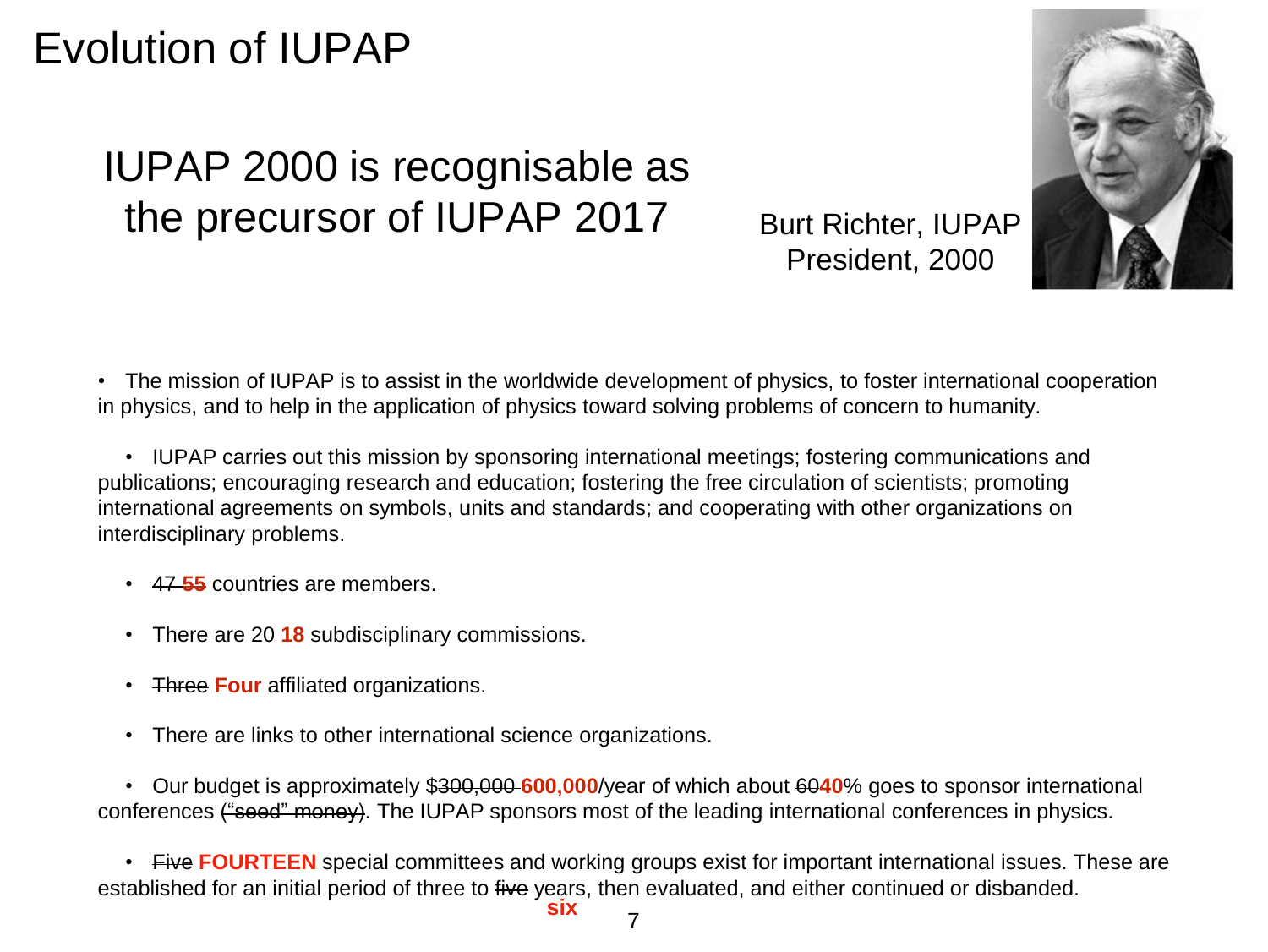

### IUPAP in 2018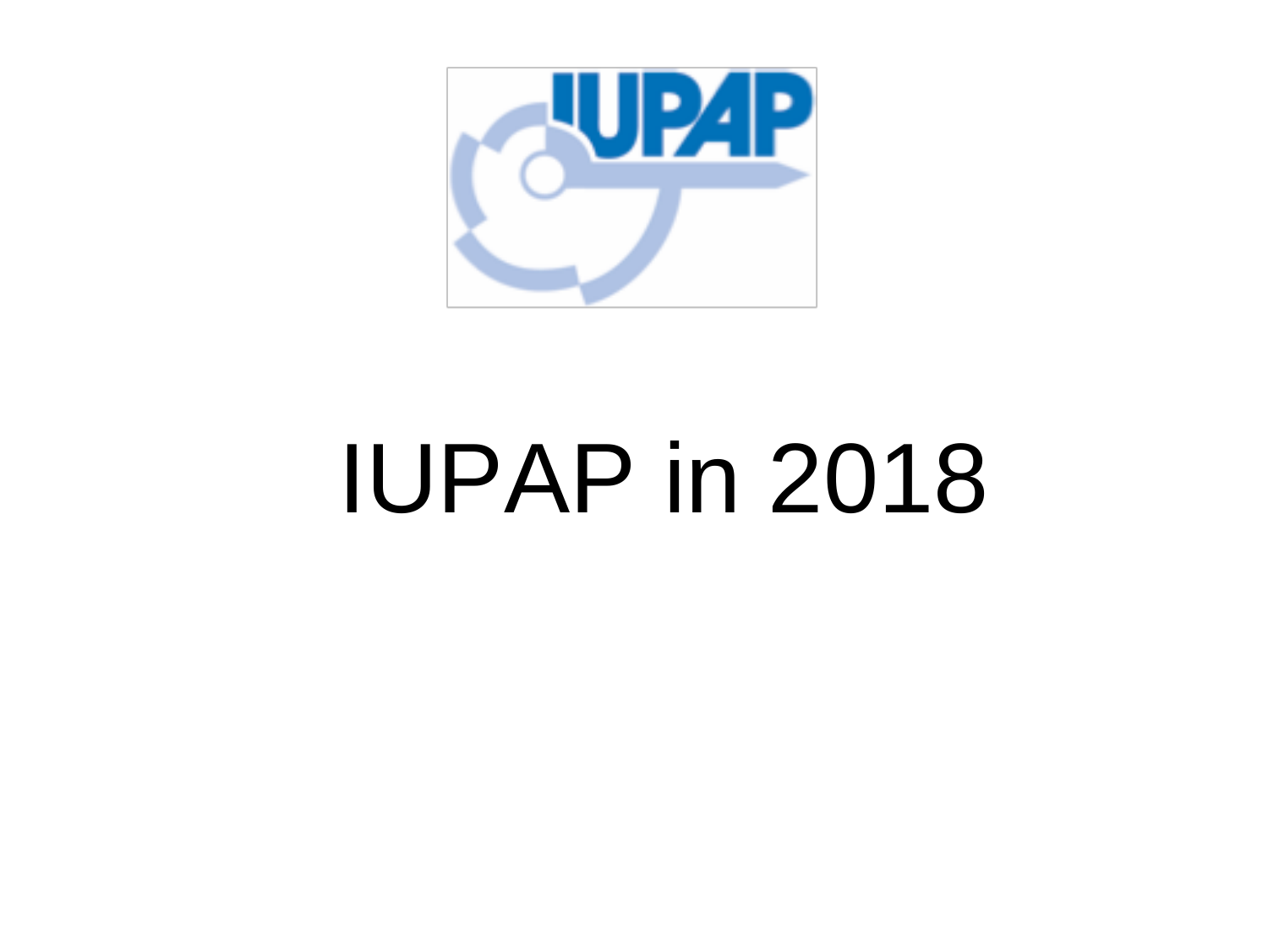# 18 Commissions

- The first scientific commission, on Units, was established in 1931 at the third General Assembly
- Now there are 18 Commissions:
- Organise the major international conferences in their field
- There are 251 places to be filled on commissions (the director of the BIPS is exofficio a member of C2)
- 2. Symbols, Units, etc
- 3. Statistical Mechanics
- 4. Astroparticle Physics
- 5. Low Temperature Physics
	- 6. Biological Physics
		- 8. Semiconductors
			- 9. Magnetism
	- 10.Condensed Matter
	- 11.Particles and Fields
	- 12.Nuclear Physics
- 13.Physics for Development
- 14.Physics Education
- 15.Atomic Molecular and Optical **Physics** 
	- 16.Plasma Physics
	-
- 17.Laser Physics and Photonics 18.Mathematical Physics

19.Astrophysics 20.Computational Physics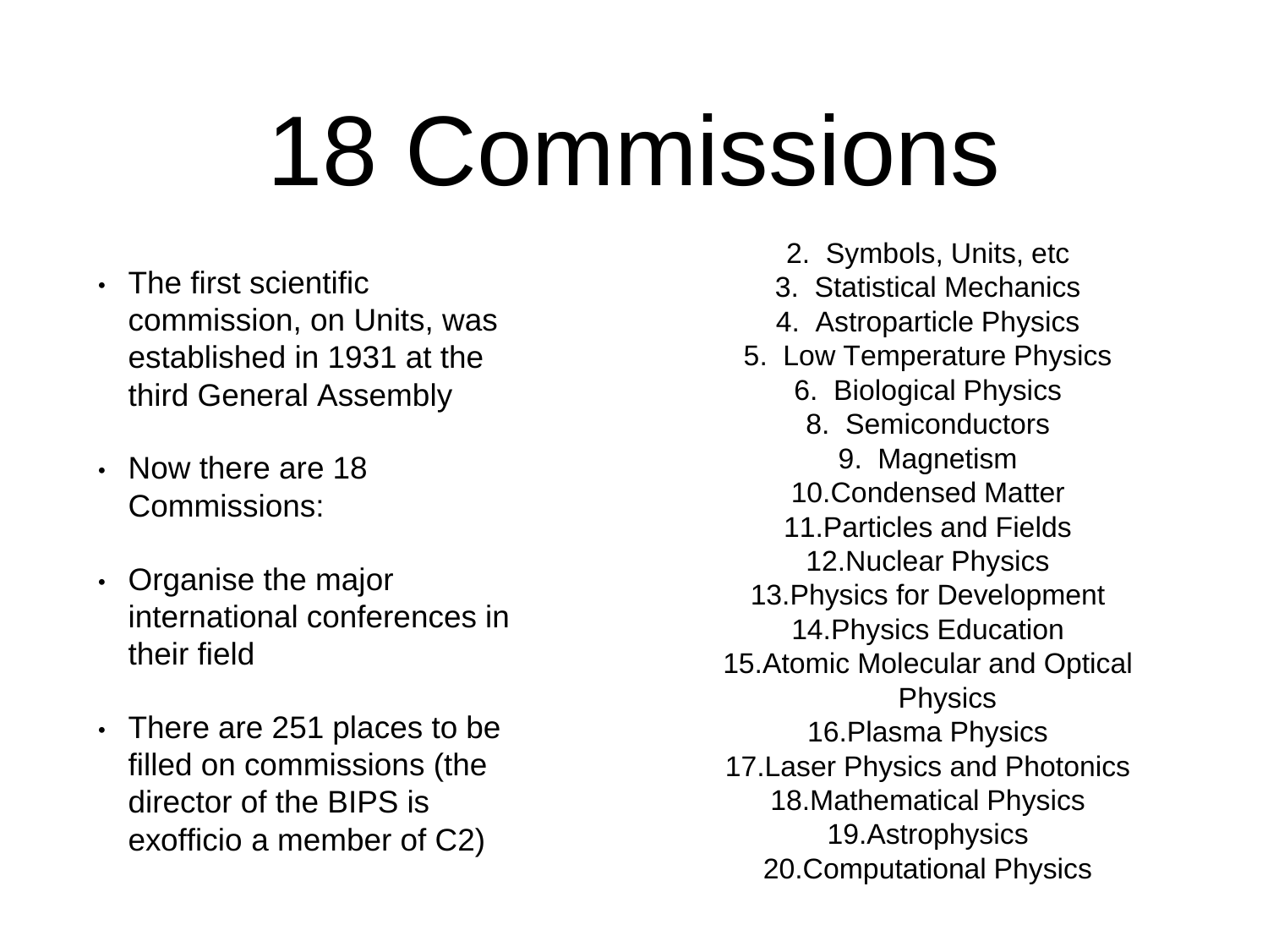# 13 Working Groups

[WG1: International Committee for Future Accelerators \(ICFA\)](http://iupap.org/working-groups/wg1-international-committee-for-future-accelerators-icfa/)

[WG2: Communication in Physics](http://iupap.org/working-groups/wg-2-communication-in-physics/)

[WG5: Women in Physics](http://iupap.org/working-groups/wg5-women-in-physics/)

[WG7: International Committee on Ultrahigh Intensity Lasers \(ICUIL\)](http://iupap.org/working-groups/wg7-international-committee-on-ultrahigh-intensity-lasers-icuil/)

[WG9: International Cooperation in Nuclear Physics \(ICNP\)](http://iupap.org/working-groups/wg9-international-cooperation-in-nuclear-physics-icnp/)

[WG10: Astroparticle Physics International Committee \(ApPIC\)](http://iupap.org/working-groups/wg10-astroparticle-physics-international-committee-appic/)

[WG11: Gravitational Wave International Committee \(GWIC\)](http://iupap.org/working-groups/wg11-gravitational-wave-international-committee-gwic/)

[WG12: Energy](http://iupap.org/working-groups/wg12-energy/)

WG13: The measurement of Newton's Constant G

WG14: Accelerator Science

WG15: Soft Matter

WG16: Centenary (under construction)

WG17:Physics in Industry (under construction)

Some working groups have had close links with working groups of the OECD Global Science Forum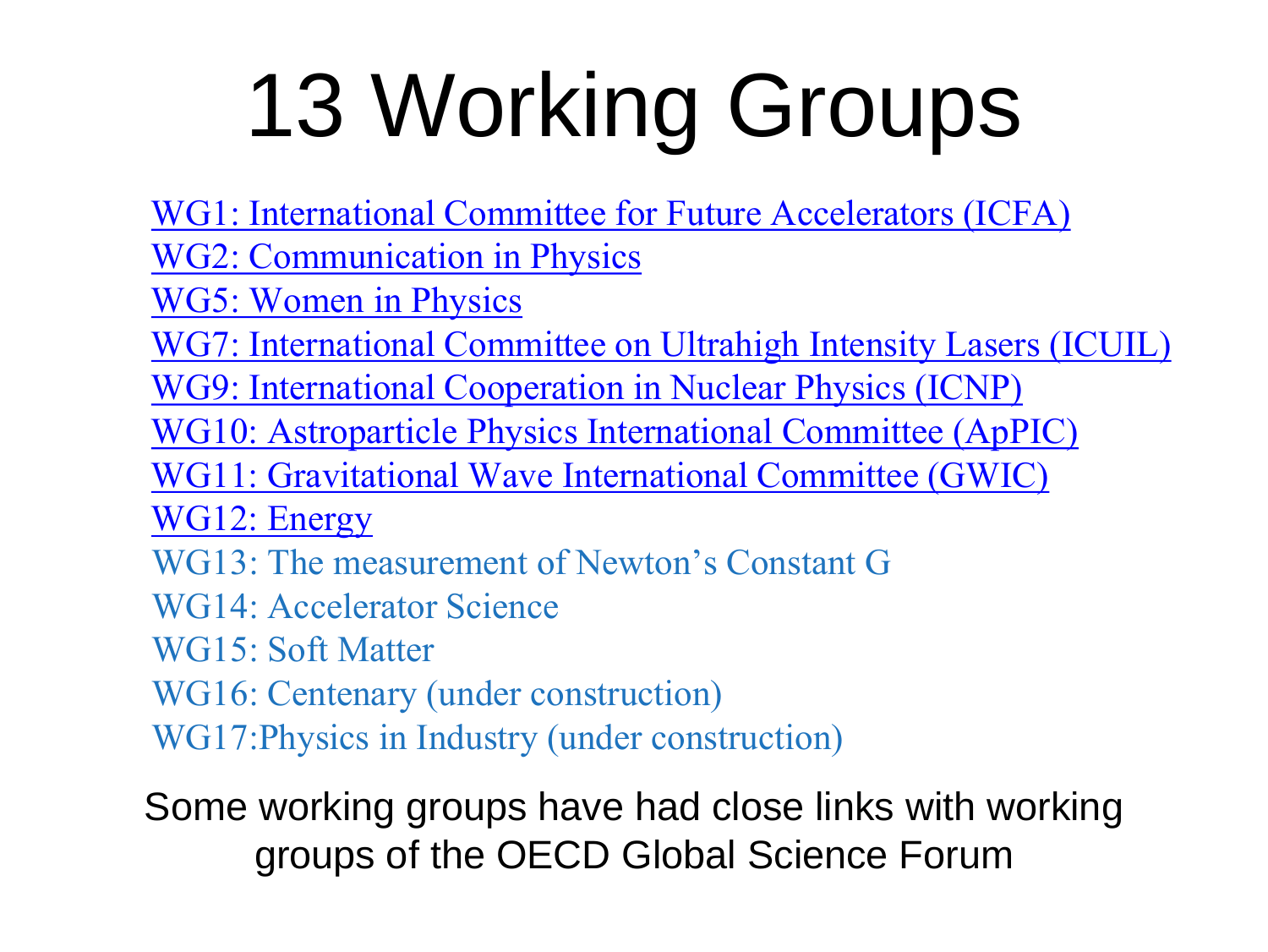

#### **iupap.org/general-assembly/29th-general-assembly/ Commentary: International Union of Pure and Applied Physics and you PHYSICS TODAY**

Physics Today **70**, 10, 10 (2017);<https://doi.org/10.1063/PT.3.3707>

**http://iupap.org/wp-content/uploads/2015/05/IUPAP\_OCT\_2017\_7\_low.compressed.pdf**

**What does IUPAP do for physicists?** 

**[June 2017 Newsletter](http://iupap.org/wp-content/uploads/2017/06/IUPAP_June_2017_e-version.pdf)**



September 2017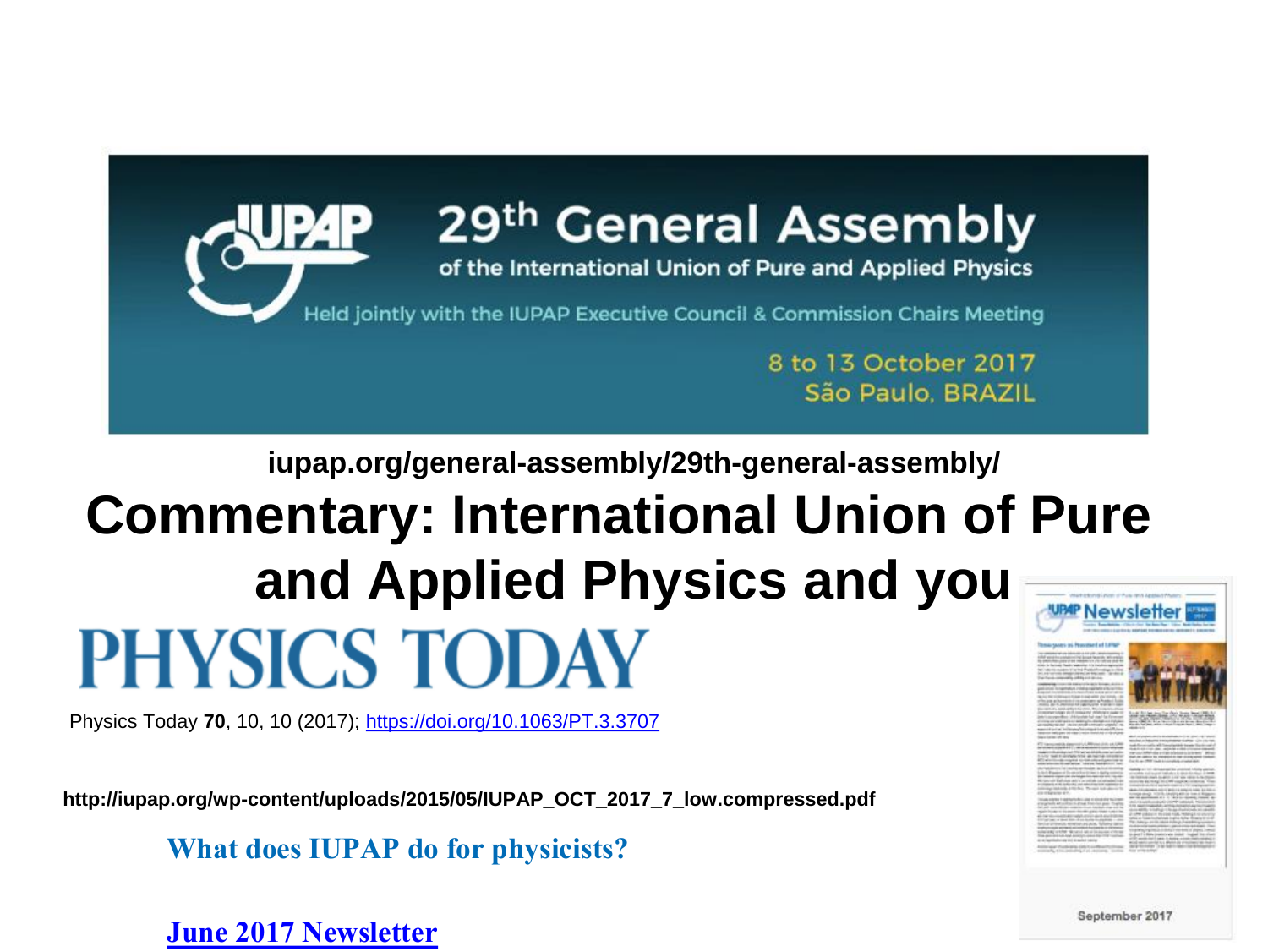#### 55 Members with 259 total shares

| <b>Russia</b>                   | 18                      |
|---------------------------------|-------------------------|
| <b>USA</b>                      | 18                      |
| China:<br><b>Beijing</b>        | 15                      |
| <b>France</b>                   | 15                      |
| <b>Germany</b>                  | 15                      |
| Japan                           | 15                      |
| <b>UK</b>                       | 15                      |
| <b>India</b>                    | 15                      |
| <b>Italy</b>                    | 12                      |
| <b>Korea</b>                    | 10                      |
| <b>Brazil</b>                   | 8                       |
| <b>Canada</b>                   | 8                       |
| <b>Spain</b>                    | 8                       |
| <b>Sweden</b>                   | 8                       |
| China:<br><b>Taipei</b>         | 5                       |
| <b>Australia</b>                | 4                       |
| <b>Belgium</b>                  | 4                       |
| <b>Czech</b><br><b>Republic</b> | $\overline{\mathbf{A}}$ |
| <b>Netherlands</b>              | 4                       |
| <b>Poland</b>                   | Δ.                      |

the control of the control of the control of

| <b>Switzerland</b>  | 4              |
|---------------------|----------------|
| <b>Denmark</b>      | 3              |
| <b>Finland</b>      | 3              |
| <b>Hungary</b>      | 3              |
| <b>Norway</b>       | 3              |
| <b>South Africa</b> | 3              |
| <b>Austria</b>      | $\overline{2}$ |
| <b>Israel</b>       | $\overline{2}$ |
| <b>Mexico</b>       | $\overline{2}$ |
| <b>Singapore</b>    | $\overline{2}$ |
| <b>Algeria</b>      | 1              |
| <b>Argentina</b>    | 1              |
| <b>Chile</b>        | 1              |
| <b>Costa Rica</b>   | 1              |
| <b>Croatia</b>      | 1              |
| Cuba                | 1              |
| <b>Cyprus</b>       | 1              |
| <b>Egypt</b>        | 1              |

| <b>Estonia</b>                   | 1 |
|----------------------------------|---|
| <b>Ethiopia</b>                  | 1 |
| <b>Ghana</b>                     | 1 |
| <b>Greece</b>                    | 1 |
| Iran                             | 1 |
| <b>Ireland</b>                   | 1 |
| <b>Kenya</b>                     | 1 |
| Latvia                           | 1 |
| Lithuania                        | 1 |
| <b>New</b><br><b>Zealand</b>     | 1 |
| <b>Peru</b>                      | 1 |
| <b>Philippines</b>               | 1 |
| <b>Portugal</b>                  | 1 |
| Romania                          | 1 |
| <b>Saudi</b><br><b>Arabia</b>    | 1 |
| <b>Senegal</b>                   | 1 |
| <b>Slovak</b><br><b>Republic</b> | 1 |
| <b>Slovenia</b>                  | 1 |
| Tunicia                          |   |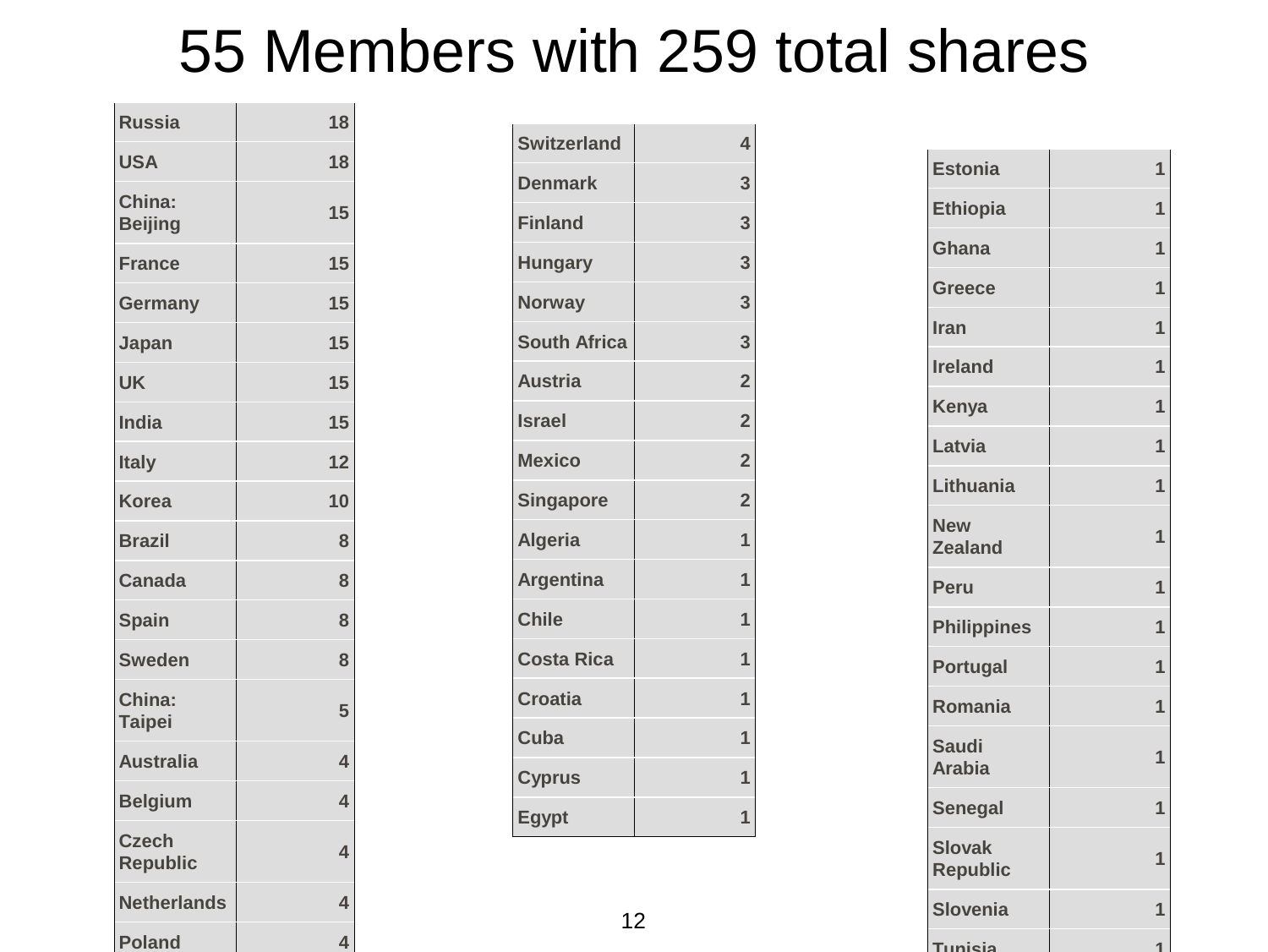### Governance

#### • Governed according to the STATUTES

(<http://iupap.org/about-us/statutes/>)

#### The Statues of the International Union of Pure and Applied Physics **(as adopted by the General Assembly, 2011)**

#### I. Mission

A. The mission of IUPAP is to assist in the worldwide development of physics, to foster international cooperation in physics, and to help in the application of physics toward solving problems of concern to humanity.

- And BYLAWS (<http://iupap.org/about-us/statutes/bylaws/>) Bylaws of the International Union of Pure and Applied **Physics**
- You should make yourself familiar with these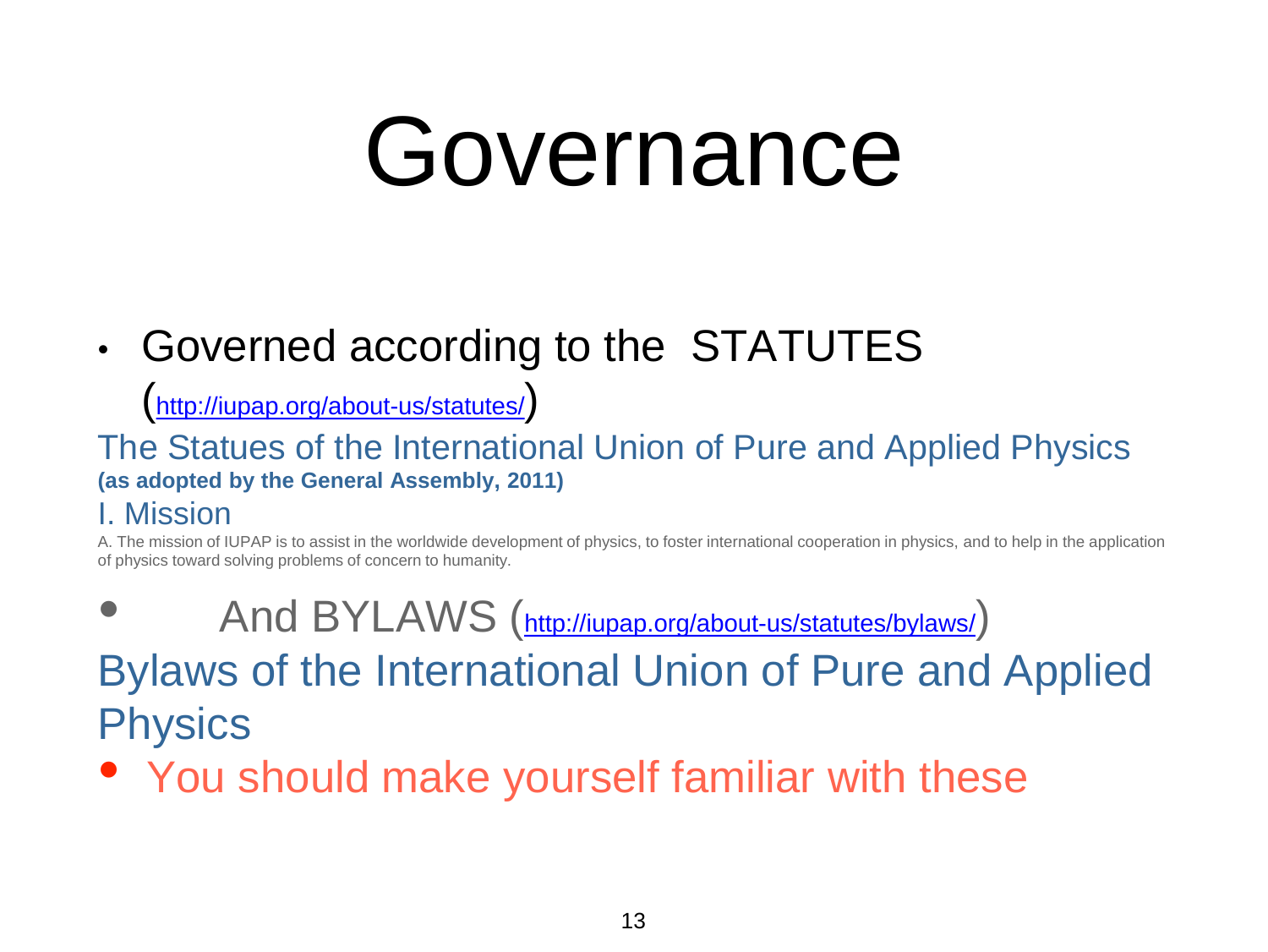#### Governance The General Assembly

A. The General Assembly is the highest governing body of the Union. It:

- Creates and amends these statutes (requires a two-thirds majority of those present).
- Sets and amends the procedural bylaws (requires a three-fifths majority of those present).
- **Elects the Executive Council that oversees Union** activities between General Assemblies.
- Elects members of its Commissions.
- Sets the members' dues.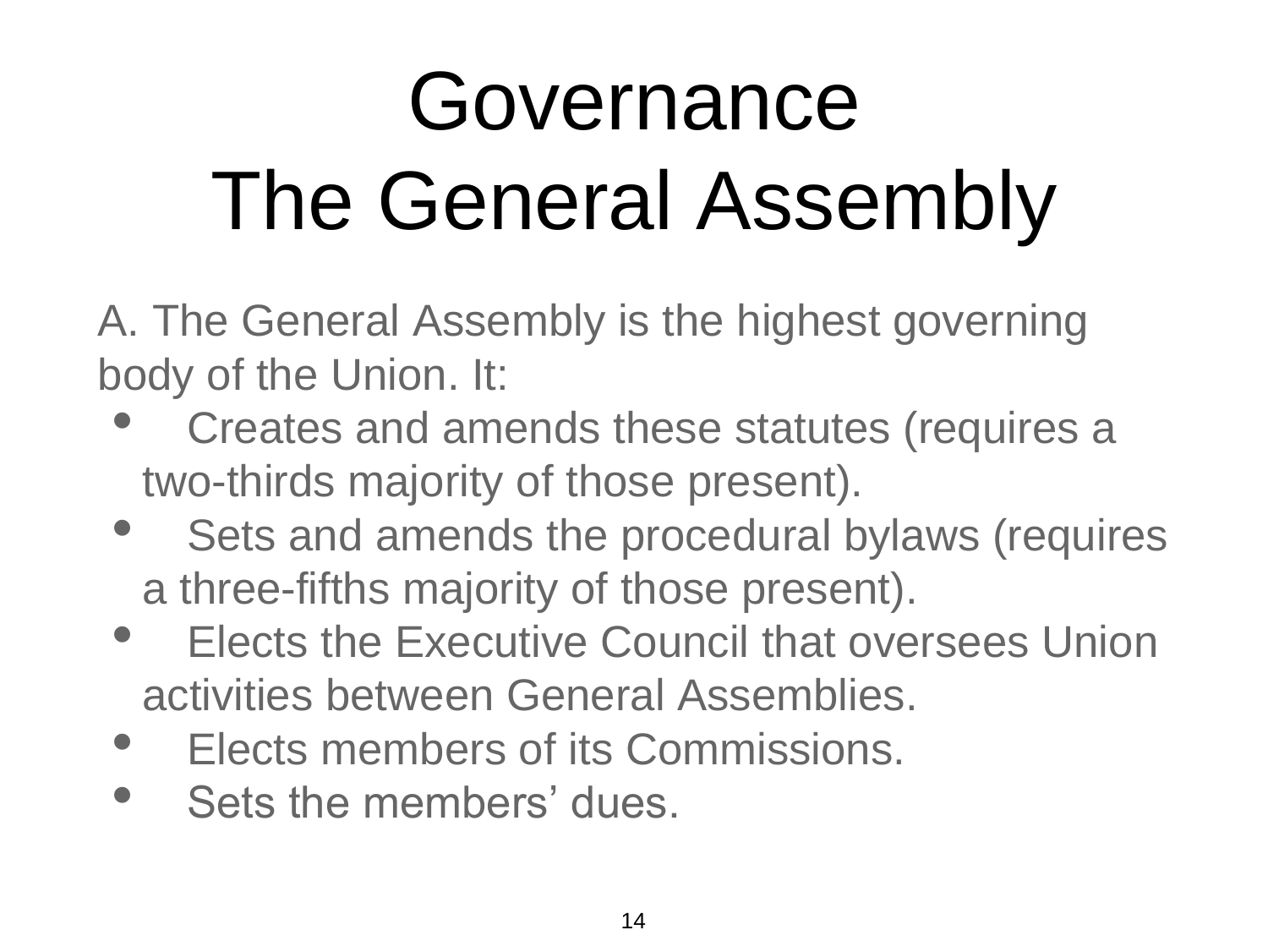#### Governance The Council

E. The Council has all of the authority of the General Assembly between General Assemblies except those items specified in Section III of these statutes, subject to ratification at the next General Assembly. It may fill vacancies in the Commissions that occur between General Assemblies.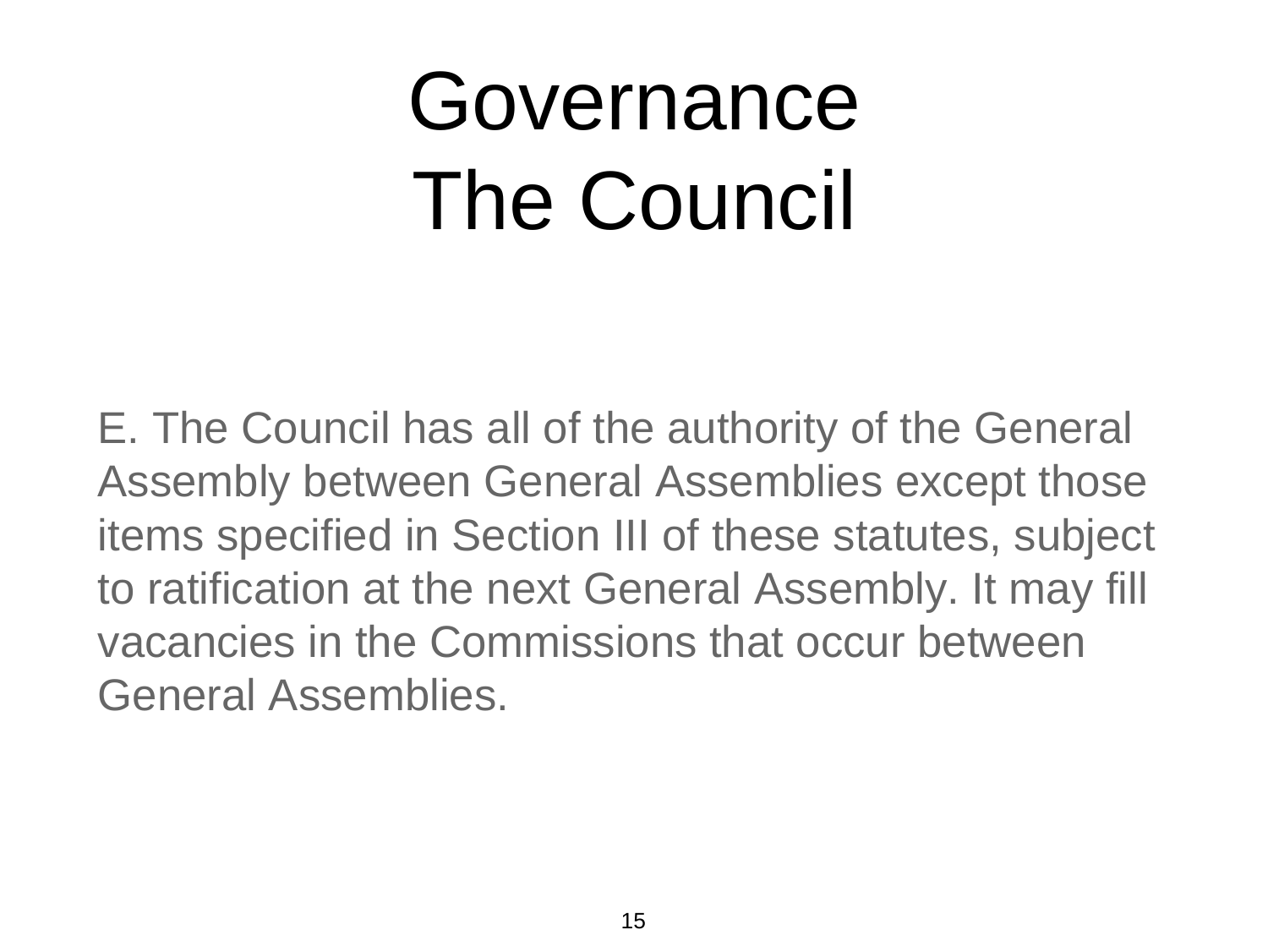# The Statutes

- The Statutes are somewhat antiquated, and the GA asked Council to consider updating them for the electronic age
- If you decide that you want to do this, the target is to decide on the new statues by October 2019, circulate to members, get feedback, make changes and send out to members by June 2020